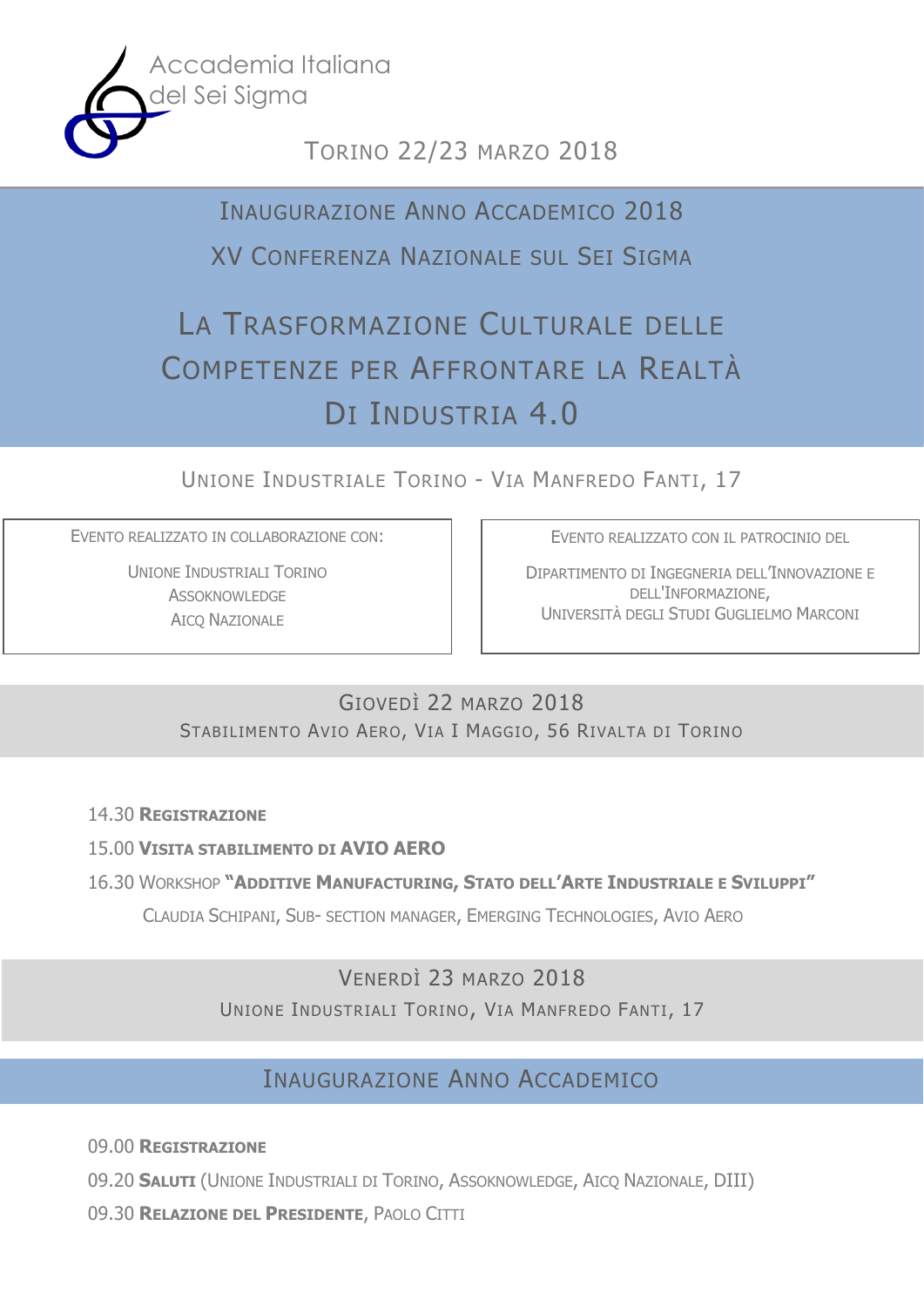- 09.50 PROLUSIONE "MOBILITÀ SOSTENIBILE E INDUSTRIA 4.0: SFIDE ED OPPORTUNITÀ" ENRICO PISINO HEAD OF PRODUCT INNOVATION, FCA GROUP
- 10.00 CASO AZIENDALE: APPLICAZIONE DEL "DESIGN FOR SIX SIGMA" NELLO SVILUPPO DEL **PRODOTTO AUTO, GUIDO NIEROP, DFSS DEPLOYMENT MANAGER, FCA GROUP**
- 10.20 LECTIO MAGISTRALIS "RICHIESTE DI COMPETENZE DALLE AZIENDE E SISTEMA EDUCATIVO

PER IL FUTURO DELL'ITALIA" RICCARDO ROSI, VICE DIRETTORE UNIONE INDUSTRIALI TORINO

10.40 LECTIO MAGISTRALIS "IL CAPITALE UMANO: QUALI SFIDE LO ATTENDONO"

ROBERTO MATTIO, DIRETTORE RISORSE UMANE E ORGANIZZAZIONE, PININFARINA S.P.A.

11.00 COFFFF BRFAK

# TAVOLI DI LAVORO CON LA PARTECIPAZIONE ATTIVA DEI PARTECIPANTI ALLA CONFERENZA. I TAVOLI LAVORERANNO IN PARALLELO DALLE ORE 11.15/13.15

## TAVOLO 1: "LE NUOVE COMPETENZE PER AFFRONTARE LA SFIDA DI INDUSTRIA 4.0" **SALA TORTNO**

LA DISCUSSIONE SARÀ CONDOTTA DA:

**GUIDO CIATTI, 5C STRATEGY** TOMMASO LUCHETTI, DFSS MASTER BLACK BELT CANDIDATE, FCA GROUP EMANUELE MENDOLA, UNIVERSITÀ LA SAPIENZA DI ROMA

## TAVOLO 2: "LA FORMAZIONE ESSENZIALE PER LE NUOVE SFIDE DI INDUSTRIA 4.0" **SALA PTRAMTDE**

LA DISCUSSIONE SARÀ CONDOTTA DA: PIER FRANCO RIVOLO, VICE PRESIDENTE AISS RICCARDO BARBIERI, CONSIGLIERE AISS ALESSANDRO CELEGATO, CONSIGLIERE AISS

## 13.15 LIGHT LUNCH

## POMERIGGIO DI LAVORO

### 14.15 PREMIO CHALLENGE "EGIDIO CASCINI" MIGLIOR PROGETTO LSS PRESENTATO NEL 2017

#### 14.35 PRESENTAZIONE DEI RISULTATI DEI TAVOLI DI LAVORO

A CURA DI GUIDO CIATTI E PIER FRANCO RIVOLO

#### 15.35 TAVOLA ROTONDA "CONFRONTO SUL CAMBIAMENTO PARADIGMATICO DELL' EDUCATION

#### NELLE IMPRESE PER EFFETTO DEL MUTATO SCENARIO COMPETITIVO"

CHAIRMAN PAOLO CITTI, PRESIDENTE AISS

INTRODUCE ALESSANDRO SCIOLARI, DIRETTORE SCIENTIFICO ASSOKNOWLEDGE